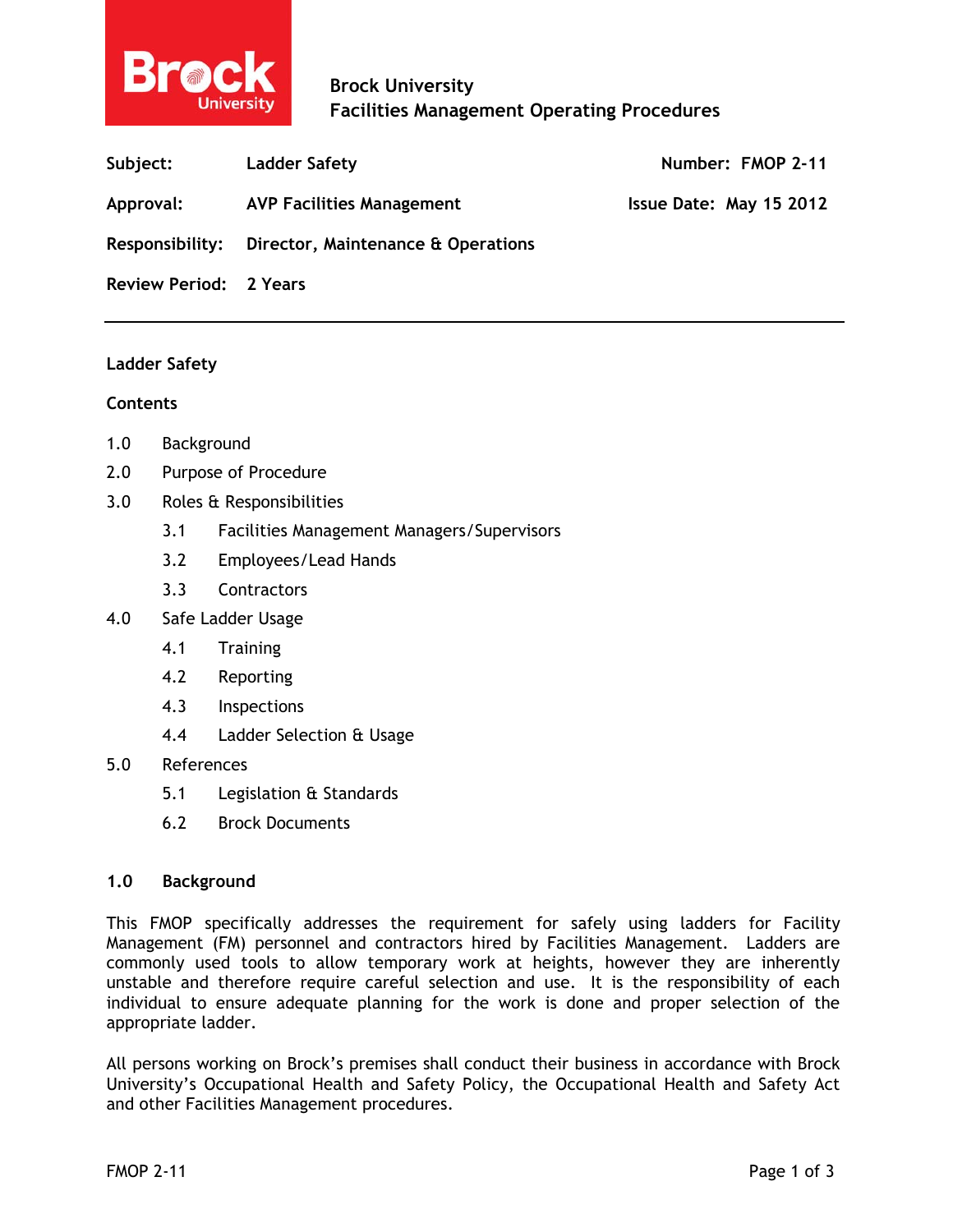## **2.0 Purpose of Procedure**

To ensure employees, contractors and building occupants are safe when the nature and duration of the task requires working with ladders or platforms. Additional safety equipment such as fall protection, or the use of mechanical or structural elevated work platforms may be identified during a Job Risk Assessment (JRA).

## **3.0 Roles and Responsibilities**

## **3.1 Facilities Management Managers/Project Managers/Supervisors**

- Ensure staff and contractors work in compliance with this work procedure.
- Ensure that their staff has the appropriate training (Ladder Safety, Fall Arrest, Operating Lifts, etc.) to safely complete the task.
- Review anticipated work at heights for safest approach, using fixed ladders or stable mechanical or structural work platforms where possible and feasible
- Ensure that ladders in use are appropriate and that defective or inadequate ladders are promptly removed from service.

# **3.2 Employees/Lead Hands**

- Ensure you have ladder training annually. Advise your supervisor if you do not.
- Select the ladder and inspect before usage with assistance from the Extract from CSA 3-Z11 for assistance (Annex A).
- Comply with all safe work practices as identified in the Ladder Safe Work Practice (Annex B) especially with respect to ensuring stability, minimizing leaning and avoiding top rung.
- Ask for assistance where needed to ensure stability or visibility especially in high traffic areas. Carry, erect and store ladders in the safest way possible.
- Remove defective ladders from use and report the defective ladder to your supervisor/manager.
- Communicate concerns to your supervisor.

# **3.3 Contractors**

- Follow all Brock Safety Policies, FMOPs and procedures, as well as posted or additional safety requirements as communicated by the Project Manager/Maintenance & Operations Manager.
- Ensure ladders are in good working order.
- Discuss special needs/circumstances with Project Manager/Maintenance & Operations Manager.

### **4.0 Safe Ladder Usage**

- 4.1 **Training**
	- All employees are to have Basic Ladder Awareness Training (yearly), Fall Arrest (every 2 years), Operating Lifts or other as required by specific task.